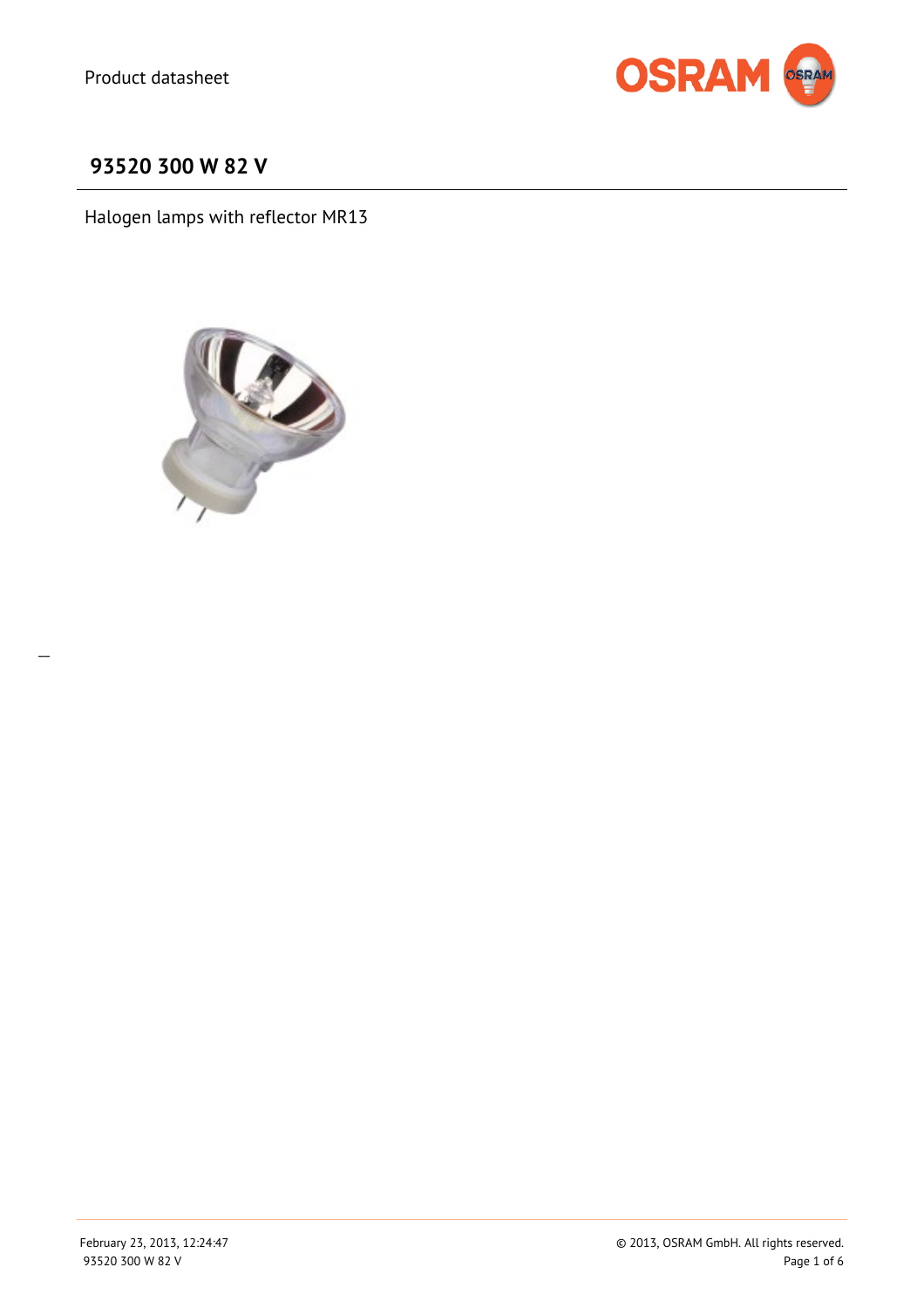

### **Technical data**

#### **Electrical data**

**Nominal wattage 300 W** 

#### **Dimensions & weight**

| <b>Diameter</b> | $42.0$ mm |
|-----------------|-----------|
| Length          | 44.5 mm   |





*Product line drawing with letters Base*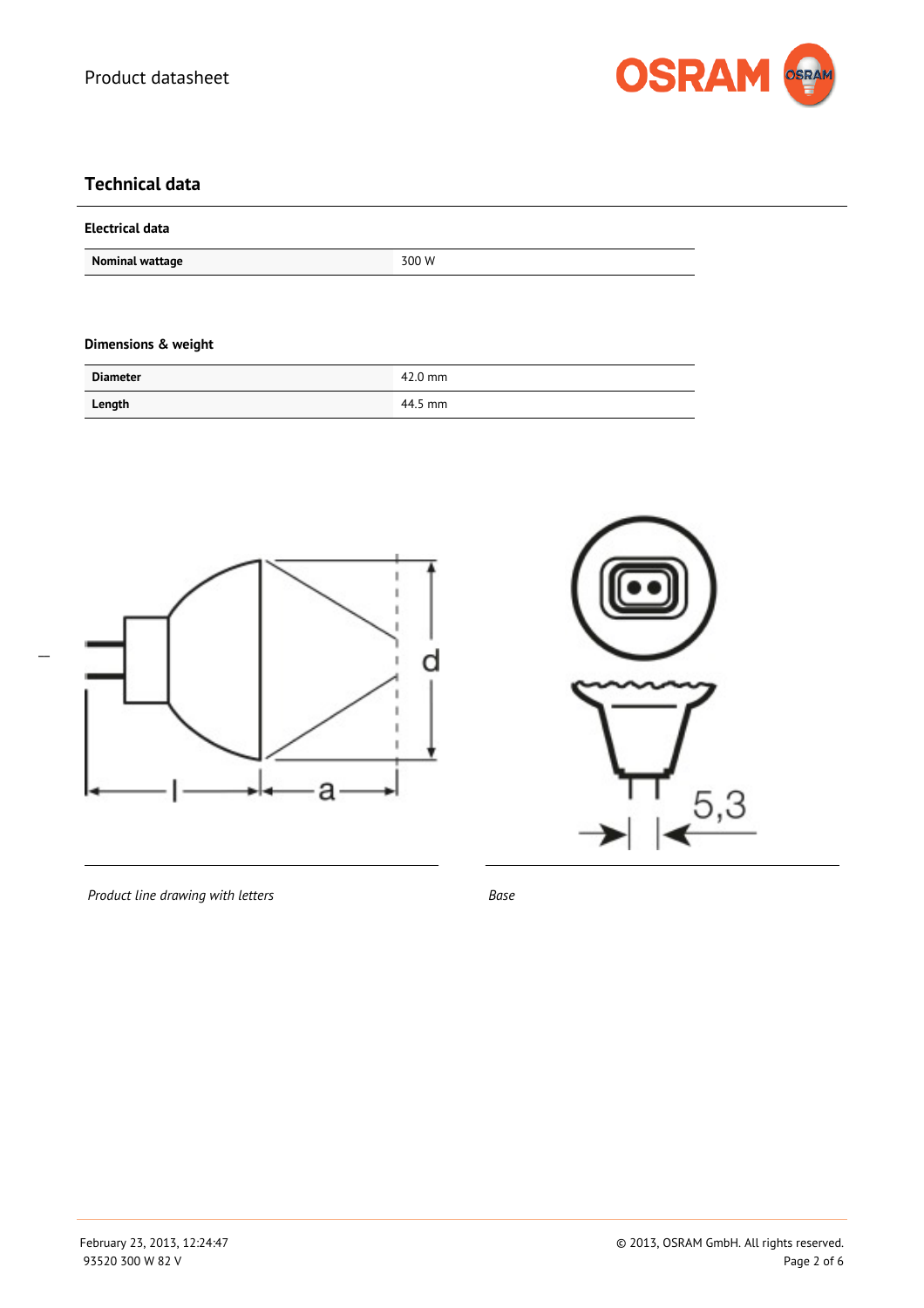

| Base                                    |       |
|-----------------------------------------|-------|
| Lifespan                                |       |
| Lifespan                                | 70 h  |
| <b>Additional product data</b>          |       |
| <b>Base (standard designation)</b>      | GX5.3 |
| <b>Country specific categorizations</b> |       |
| Order reference                         | 93520 |

 $\overline{a}$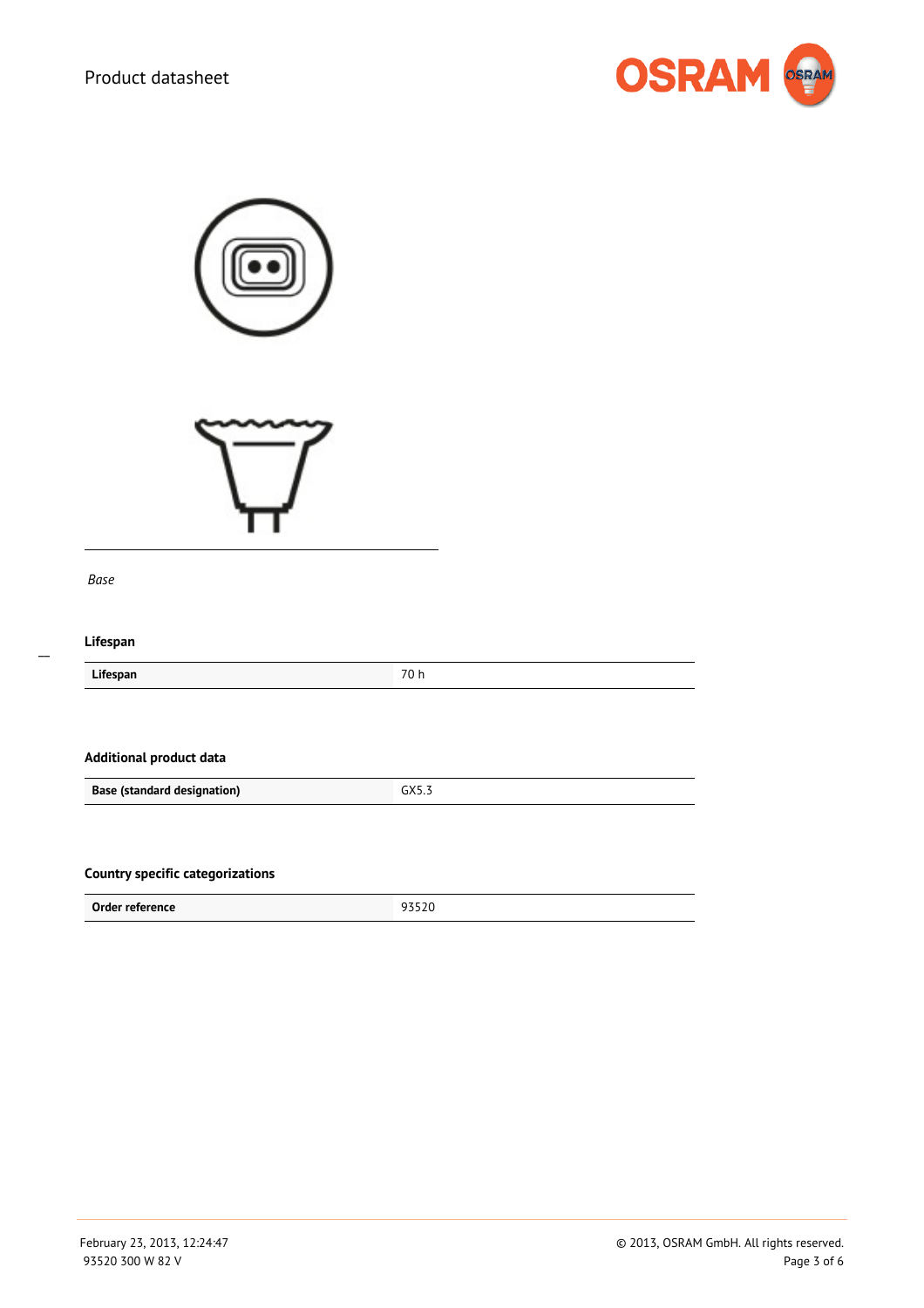



*Burning position*

*Burning position*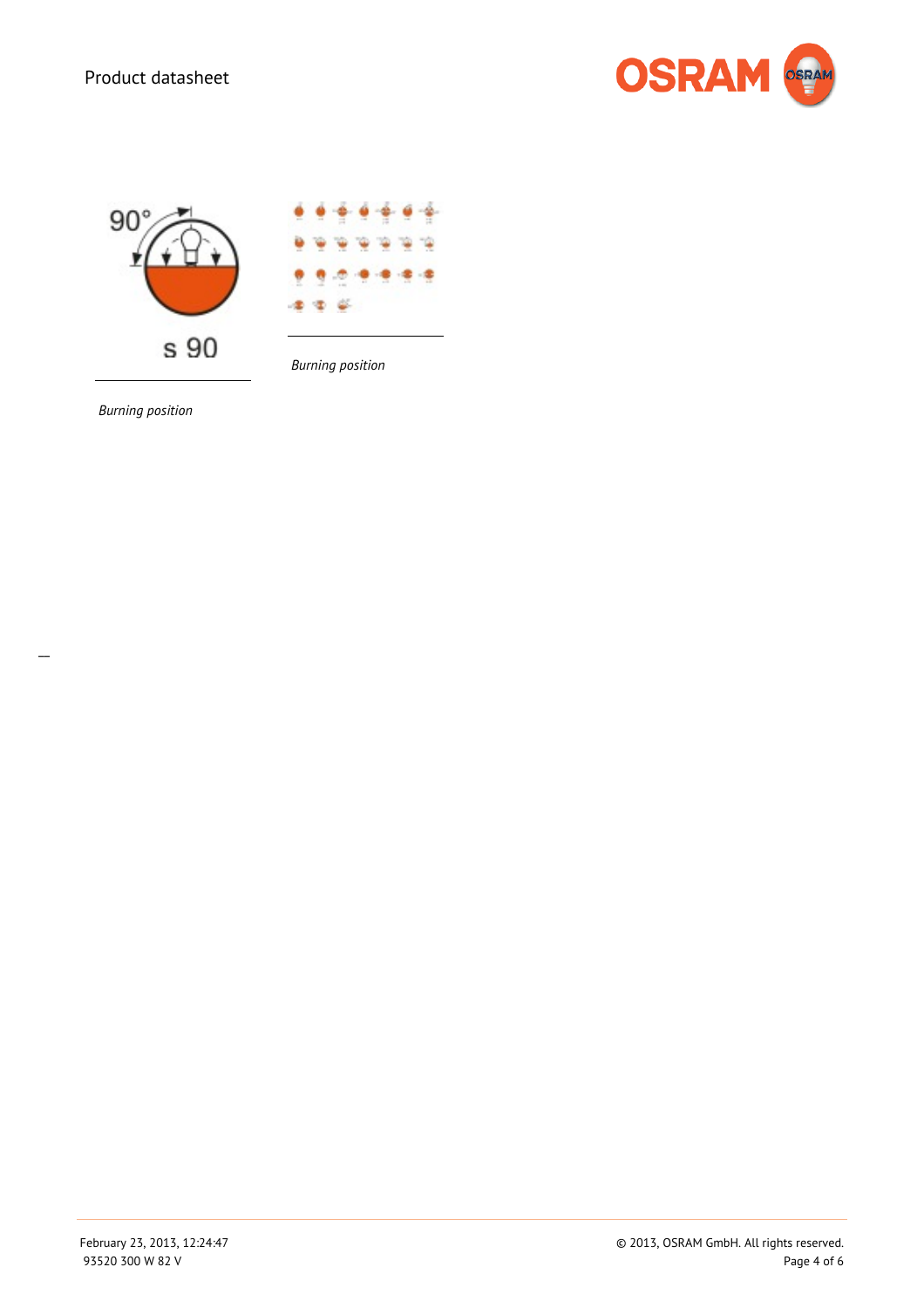

## **Logistical Data**

| <b>Product code</b> | Packaging unit<br>(Pieces/Unit) | Dimensions (height x<br>width x length)   | <b>Gross weight</b> | <b>Volume</b>          |
|---------------------|---------------------------------|-------------------------------------------|---------------------|------------------------|
| 4050300350196       | Folding carton box              | 48 mm x 47 mm x 58<br>mm                  | 30.00 g             | $0.13$ dm <sup>3</sup> |
| 4050300350202       | Shipping carton box<br>24       | 152 mm $\times$ 137 mm $\times$<br>195 mm | 822.00 g            | $4.06$ dm <sup>3</sup> |